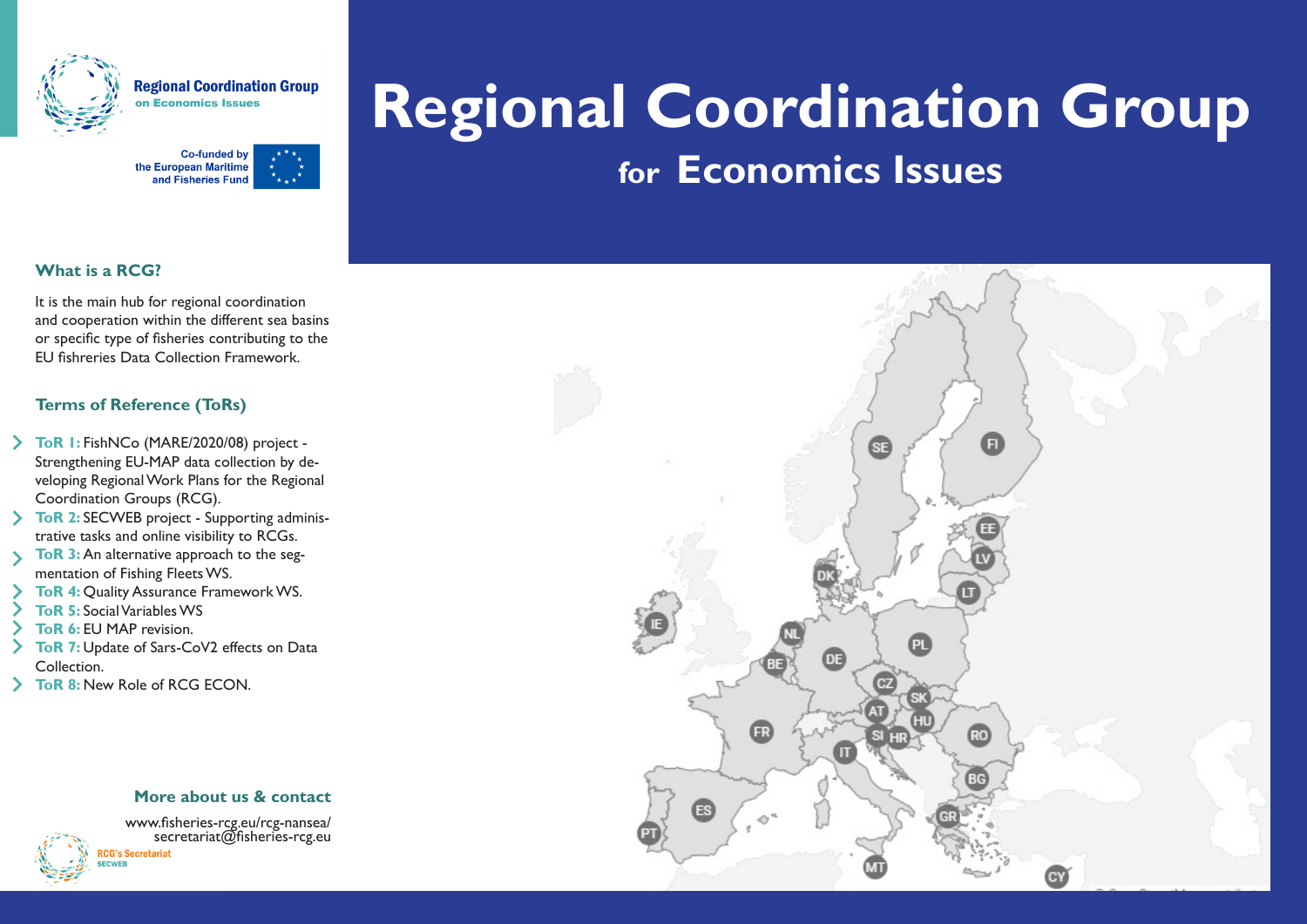

**Regional Coordination Group**<br>on Economic Issues

Co-funded by<br>the European Maritime<br>and Fisheries Fund  $\begin{array}{cc} \star & \star \\ \star & \star \\ \star & \star \end{array}$ 

# **ISSGs**

The RCG ECON works in thematic Intersessional Subgroups (ISSGs) throughout the year with assigned tasks.

- Novel approach to the segmentation of fishing fleets
- Quality Assurance Framework
- Social variables
- Aquaculture issues

|           |                                 | <b>National Correspondents</b>                                                                                                                            | <b>Other participating</b><br>institutions                                          |
|-----------|---------------------------------|-----------------------------------------------------------------------------------------------------------------------------------------------------------|-------------------------------------------------------------------------------------|
|           | <b>Name</b>                     | <b>Institution</b>                                                                                                                                        |                                                                                     |
| AT)       | Margareta<br>Stubenrauch        | Federal Ministry for Agriculture, Regions and Tourism.                                                                                                    |                                                                                     |
| <b>BE</b> | <b>Els Torreele</b>             | Eigen Vermogen van het Institut voor Landbouw en<br>Visserijonderzoek - EV ILVO.                                                                          | Eigen Vermogen van het Institut voor<br>Landbouw en Visserijonderzoek - EV<br>ILVO. |
| <b>BG</b> | Simona Vasileva<br>Nicheva      | Executive Agency for Fisheries and Aquaculture.                                                                                                           |                                                                                     |
|           | Myrto Ioannou                   | Ministry of Agriculture, Natural Resources and<br>Environment. Department of Fisheries and Marine<br>Research.                                            |                                                                                     |
| CZ        | Jiří Dubec                      | Ministry of Agriculture. Department of the Civil Service of<br>Forest, Game Management and Fishery.                                                       |                                                                                     |
| DE)       | Christoph<br><b>Stransky</b>    | Thünen Institute of Sea Fisheries / Thünen-Institut für<br>Seefischerei.                                                                                  | Thünen Institute of Sea Fisheries /<br>Thünen-Institut für Seefischerei.            |
|           |                                 |                                                                                                                                                           | International Council for the<br>Exploration of the sea (ICES).                     |
| DK)       | Jørgen Dalskov                  | National Institute of Aquatic Resources - DTU Aqua.                                                                                                       | Department of Food and Resource<br>Economics, University of Copenhagen.             |
|           |                                 |                                                                                                                                                           | Food Industries Statistics Denmark.                                                 |
| ®         | Elo Rasmann                     | Estonian Ministry of the Environment.                                                                                                                     | Estonian Marine Institute.                                                          |
|           |                                 | <b>Fishery Resources Department.</b>                                                                                                                      | University of Tartu.                                                                |
| <b>ES</b> | María del Pilar<br>Vara del Río | Ministerio de Agricultura, Pesca y Alimentación. Secretaría<br>General de Pesca. Dirección General de Pesca Sostenible.                                   | AZTI.                                                                               |
|           |                                 | SG de Investigación Científica y Reservas Marinas.                                                                                                        | Instituto Español de Oceanografía.                                                  |
| FL.       | Heikki Lehtinen                 | Natural Resources Department Ministry of Agriculture<br>and Forestry                                                                                      | Natural Resources Institute Finland<br>- LUKE                                       |
| <b>FR</b> | <b>Louise Veron</b>             | Ministère de l'agriculture et de l'alimentation. Direction<br>des Pêches Maritimes et de l'Aquaculture. Bureau de<br>l'appui scientifique et des données. | Institut français de recherche pour<br>l'exploitation de la mer - IFREMER           |
| GR)       | Kostas<br><b>Katsafaros</b>     | Hellenic Ministry of Rural Development&Food.<br>Directorate General for Fisheries.                                                                        | Agricultural Economics Research<br><b>Institute</b>                                 |
|           |                                 |                                                                                                                                                           | <b>Fisheries Research Institute of Kavala</b>                                       |
| (HR)      | <b>Ivana Vukov</b>              | Ministry of Agriculture of Republic of Croatia. Directorate<br>of Fisheries.                                                                              |                                                                                     |
| <b>ED</b> | Agnes I. György                 | Institute of Agricultrual Economics Nonprofit Kft.                                                                                                        |                                                                                     |
| IE.       | Linda O'Hea                     | Marine Institute. Section Manager Fisheries and Ecosystem<br><b>Advisory Services.</b>                                                                    | Bord lascaigh Mhara.                                                                |